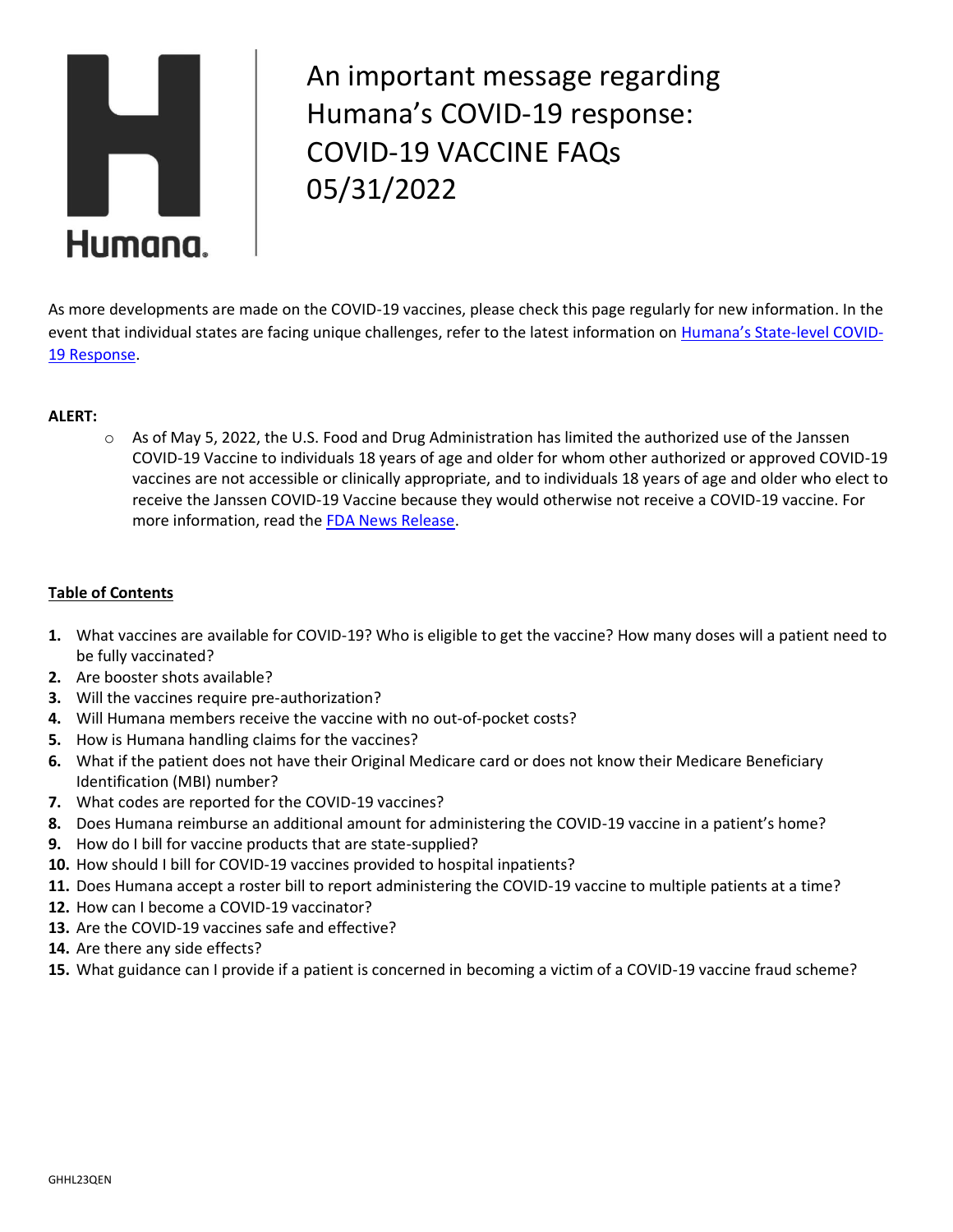## **1. What vaccines are available for COVID-19? Who is eligible to get the vaccine? How many doses will a patient need to be fully vaccinated?**

For the latest information and guidance about COVID-19 vaccines regarding availability, eligibility, booster shots and more, please visit the [CDC website.](https://www.cdc.gov/vaccines/covid-19/info-by-product/index.html)

## **2. Are booster shots available?**

Yes. For the latest information and guidance about COVID-19 booster shots, please visit th[e CDC website.](https://www.cdc.gov/coronavirus/2019-ncov/vaccines/booster-shot.html)

## **3. Will the vaccines require pre-authorization?**

No.

# **4. Will Humana members receive the vaccine with no out-of-pocket costs?**

Yes, for Humana members, all FDA-authorized COVID-19 vaccines will be covered at no additional cost during the public health emergency. Coverage applies no matter where the Humana patient gets the vaccine -- including at both in-network and out-of-network providers. It also covers instances in which two initial vaccine doses are required, as well as booster shots that are recommended according to CDC guidelines. Claims for COVID-19 vaccine administration should be submitted as outlined below, based on the member's benefit plan.

Please refer to Humana's COVID[-19 Vaccine claims payment policy](https://dctm.humana.com/Mentor/Web/v.aspx?chronicleID=0900092982fc6a87&searchID=8a8e01f5-a417-4f5a-bead-8843e9f800f2&dl=1) for further information.

# **5. How is Humana handling claims for the vaccines?**

The federal government is coordinating with the states to supply all vaccine products to providers. It is not necessary for a provider to submit a vaccine product code for a state-supplied vaccine. Humana will not reimburse for a statesupplied vaccine product, however the administration of a state-supplied vaccine is reimbursable. Administration claims should be submitted to Humana using the administration codes listed below. Cost share for the administration of the vaccine will be waived.

For Medicare Advantage (MA) members, the Centers for Medicare & Medicaid Services determined that coverage for COVID-19 vaccines administered to MA plan members during 2020 and 2021 would be provided through the Original Medicare program. This includes charges for the vaccine and its administration. All claims for administering the COVID-19 vaccine to Humana MA members during 2020 and 2021 should be submitted to the Medicare Administrative Contractors. Humana will deny any vaccine product or administration claims received for MA members for dates of service in 2020 and 2021. Claims for administering the COVID-19 vaccine to Humana MA members for dates of service beginning January 1, 2022, should be submitted to Humana.

Please refer to Humana's COVID[-19 Vaccine claims payment policy](https://dctm.humana.com/Mentor/Web/v.aspx?chronicleID=0900092982fc6a87&searchID=8a8e01f5-a417-4f5a-bead-8843e9f800f2&dl=1) for further information.

# **6. What if the patient does not have their Original Medicare card or does not know their Medicare Beneficiary Identification (MBI) number?**

If your patients do not have their Original Medicare card or do not know their MBI number, use the MBI look-up tool in your MAC's [secure](https://www.cms.gov/Medicare/New-Medicare-Card/Providers/MACs-Provider-Portals-by-State.pdf) portal (PDF) – you must have your patient's first name, last name, date of birth, and social security number. Even if your patients are enrolled in Medicare Advantage Plans, you can look up their MBIs.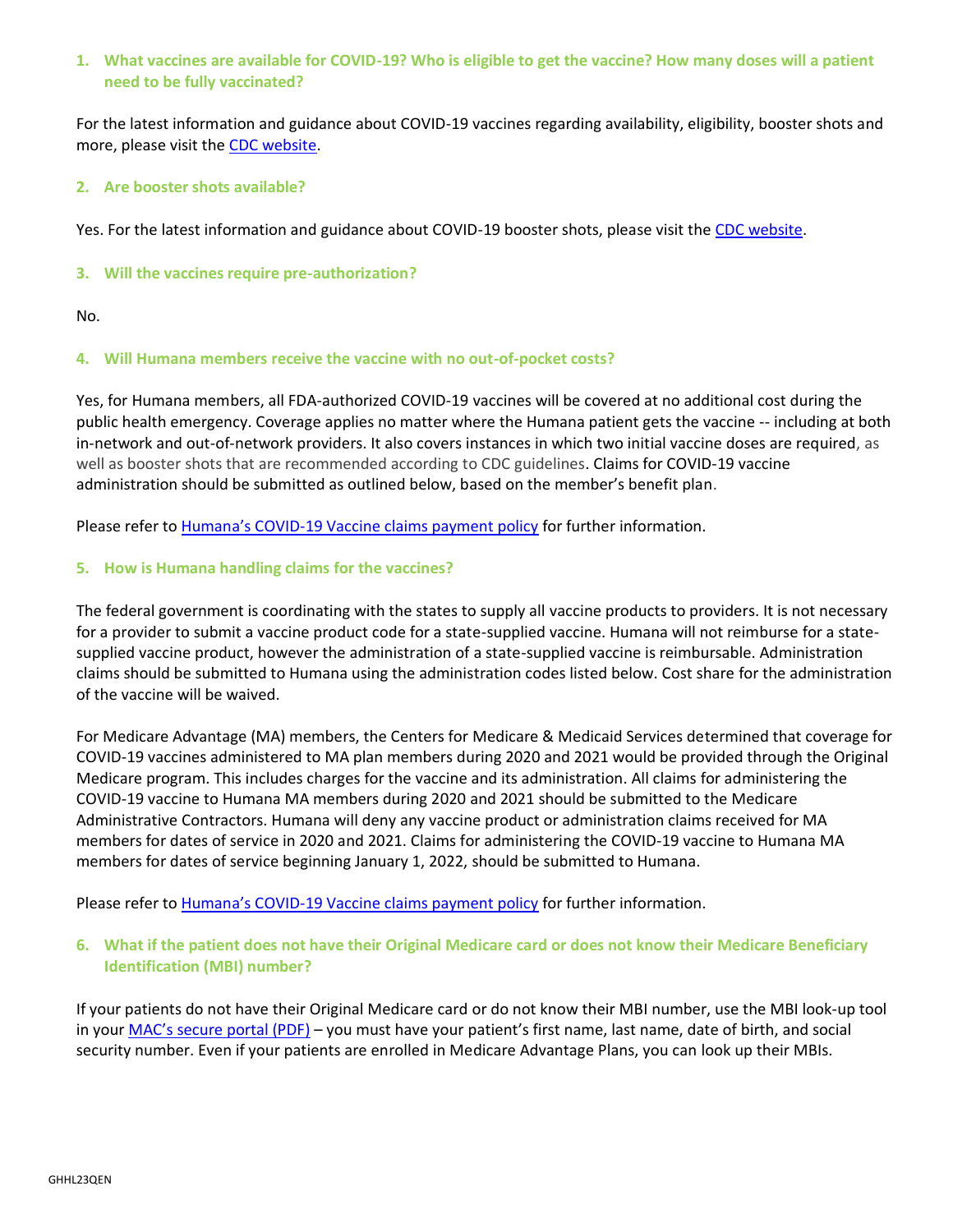## **7. What codes are reported for the COVID-19 vaccines?**

Providers should report charges for the vaccine product and its administration according to the Current Procedural Terminology (CPT®) coding standards established by the American Medical Association (AMA). Providers should report the code appropriate for the manufacturer-specific vaccine and dose administered. The AMA has created the codes listed in the chart below for reporting the COVID-19 vaccine. See the [AMA's website](https://www.ama-assn.org/practice-management/cpt/covid-19-cpt-vaccine-and-immunization-codes) for more information on COVID-19 vaccine coding. If the AMA creates more CPT codes for additional COVID-19 vaccines, we will update this FAQ.

| <b>Manufacturer</b>           | <b>Vaccine product code</b> | <b>Administration code</b>                                                          |
|-------------------------------|-----------------------------|-------------------------------------------------------------------------------------|
| <b>Pfizer</b><br>(Purple Cap) | 91300                       | First dose: 0001A<br>Second dose: 0002A<br>Third dose: 0003A<br>Booster dose: 0004A |
| <b>Pfizer</b><br>(Gray Cap)   | 91305                       | First dose: 0051A<br>Second dose: 0052A<br>Third dose: 0053A<br>Booster dose: 0054A |
| <b>Pfizer</b><br>(Orange Cap) | 91307                       | First dose: 0071A<br>Second dose: 0072A<br>Third dose: 0073A<br>Booster dose: 0074A |
| Moderna<br>(Red Cap)          | 91301                       | First dose: 0011A<br>Second dose: 0012A<br>Third dose: 0013A                        |
| <b>Moderna</b><br>(Red Cap)   | 91306                       | Booster dose: 0064A                                                                 |
| Moderna<br>(Blue Cap)         | 91309                       | Booster dose: 0094A                                                                 |
| Janssen                       | 91303                       | Single dose: 0031A<br>Booster dose: 0034A                                           |

When a revenue code is also required on your claim form, report the vaccine product code with revenue code 0636 and the administration code with revenue code 0771. Please refer to Humana's COVID[-19 Vaccine claims payment](https://dctm.humana.com/Mentor/Web/v.aspx?chronicleID=0900092982fc6a87&searchID=8a8e01f5-a417-4f5a-bead-8843e9f800f2&dl=1)  [policy](https://dctm.humana.com/Mentor/Web/v.aspx?chronicleID=0900092982fc6a87&searchID=8a8e01f5-a417-4f5a-bead-8843e9f800f2&dl=1) for further information.

## **8. Does Humana reimburse an additional amount for administering the COVID-19 vaccine in a patient's home?**

Humana will allow additional reimbursement for administering the COVID-[19 vaccine in a patient's home](https://www.cdc.gov/vaccines/covid-19/clinical-considerations/homebound-persons.html), when all conditions established by CMS for this add-on payment are satisfied. The code used to report at-home administration of the COVID-19 vaccine is HCPCS code M0201. When applicable, providers may report HCPCS code M0201 in addition to the appropriate codes for the manufacturer-specific vaccine and dose administered. Please refer to Humana's COVID[-19 Vaccine claims payment policy](https://dctm.humana.com/Mentor/Web/v.aspx?chronicleID=0900092982fc6a87&searchID=8afc1711-3662-4026-b4d9-f1108d9f7f3a&dl=1) for further information.

As noted above, for Medicare Advantage (MA) members, the Centers for Medicare & Medicaid Services (CMS) determined that coverage for COVID-19 vaccines administered to MA plan members during 2020 and 2021 would be provided through the Original Medicare program. Please refer to CMS guidance o[n Medicare Payment for COVID-19](https://www.cms.gov/files/document/vaccine-home.pdf)  [Vaccination Administration in the Home](https://www.cms.gov/files/document/vaccine-home.pdf) and send any applicable claims to the Medicare Administrative Contractors for administering the COVID-19 vaccine to Humana MA members during 2020 and 2021. Claims for administering the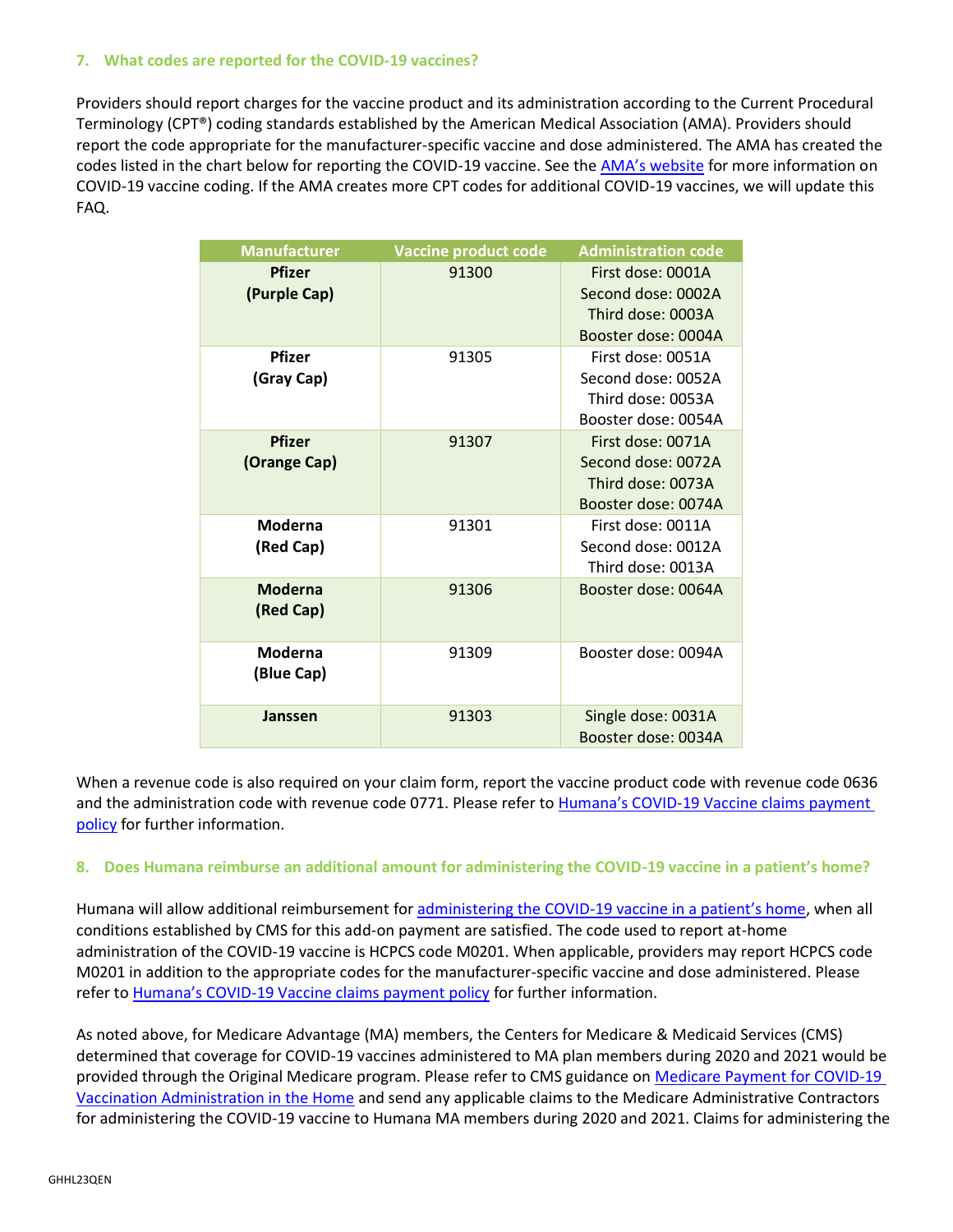COVID-19 vaccine to Humana MA members for dates of service beginning January 1, 2022, should be submitted to Humana.

Medicaid plans will continue to follow state requirements for COVID-19 vaccines.

## **9. How do I bill for vaccine products that are state-supplied?**

Providers should only bill the administration code when submitting a claim for a state-supplied COVID-19 vaccine. However, Humana recognizes that some billing systems require a charge for a vaccine product code to be reported. In such circumstances, Humana recommends the provider to report a charge amount of \$0.01. In addition, Humana does not require a modifier SL, but will allow the use of modifier SL to identify state-supplied vaccine product codes.

## **10. How should I bill for COVID-19 vaccines provided to hospital inpatients?**

Humana reimburses for the COVID-19 vaccine separately from the inpatient admission's Diagnosis-Related Group (DRG) rate. Providers should bill for administering the vaccine to a hospital inpatient using the applicable CPT code on a separate type of bill (TOB) 12x claim.

## **11. Does Humana accept a roster bill to report administering the COVID-19 vaccine to multiple patients at a time?**

No, Humana does not accept roster bills to report administration of the COVID-19 vaccine.

## **12. How can I become a COVID-19 vaccinator?**

Learn how you can become a COVID-19 vaccinator in the United States, by visiting [https://www.cdc.gov/vaccines/covid-19/provider-enrollment.html.](https://www.cdc.gov/vaccines/covid-19/provider-enrollment.html)

#### **13. Are the COVID-19 vaccines safe and effective?**

Yes. For more information about COVID-19 vaccine effectiveness and safety, please visit the [CDC website.](https://www.cdc.gov/mmwr/covid19_vaccine_safety.html)

#### **14. Are there any side effects?**

To see the latest from the CDC on what to expect after getting a COVID-19 vaccine, visit <https://www.cdc.gov/coronavirus/2019-ncov/vaccines/expect/after.html>

## **15. What guidance can I provide if a patient is concerned in becoming a victim of a COVID-19 vaccine fraud scheme?**

A warning from the FBI in December 2020, provides information on potential indicators of COVID-19 vaccine-related fraud, and tips on how to avoid it. [View the FBI's warning here.](https://www.fbi.gov/news/pressrel/press-releases/federal-agencies-warn-of-emerging-fraud-schemes-related-to-covid-19-vaccines) It is important to remind patients to confirm the vaccinator is a safe and reputable source to avoid becoming a victim of fraud.

If you are concerned your patient is a victim of a scam or attempted fraud involving COVID-19, you can guide them to:

- 1. Contact the member services number on the back of their Humana member ID card for help
- 2. File a complaint with the [National Center for Disaster Fraud, opens new window](https://www.justice.gov/disaster-fraud/webform/ncdf-disaster-complaint-form) or call their hotline at 866- 720-5721
- 3. Report it to the FBI's [Internet Crime Complaint Center](https://www.ic3.gov/default.aspx)
- 4. Contact your local FBI field office or submit a tip online at [tips.fbi.gov](https://tips.fbi.gov/)